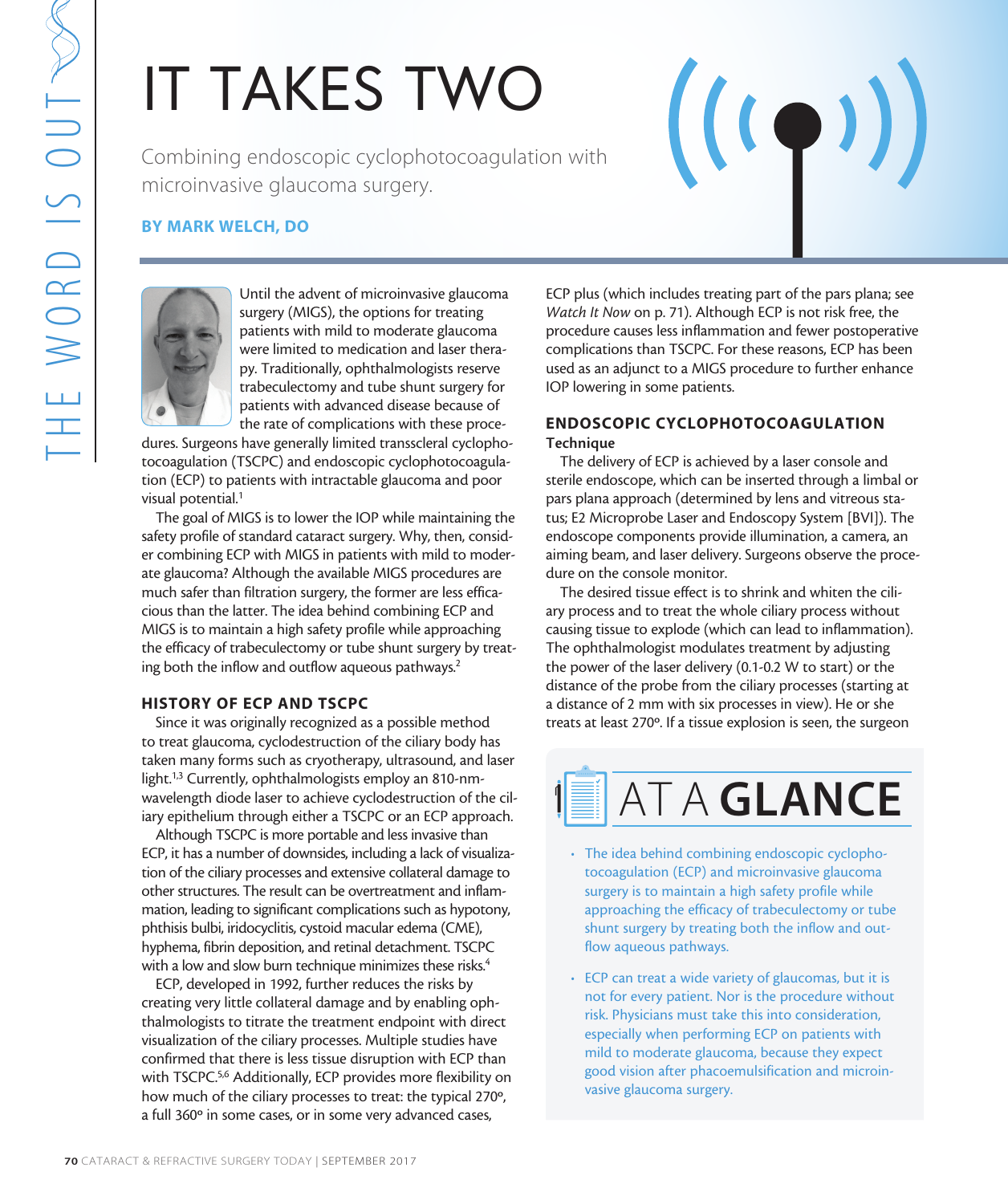## O WATCH IT NOW

For another perspective on ECP, ECP plus, and advances in laser cyclophotocoagulation, watch this episode of Glaucoma Today Journal Club featuring Robert Noecker, MD, MBA.



increases probe distance or decreases power. It is also important not to damage the endothelium or the iris with the laser or the probe. (See *Watch It Now* on p. 72 for a video from Won Kim, MD.)

#### Inflammation Prophylaxis

A subconjunctival steroid alone may not be enough. My own protocol is to use intracamaral dexamethasone (4 mg/ mL) with a dose of 0.1 to 0.2 mL (anterior chamber or pars plana) and perioperative systemic dexamethasone 2 to 8 mg administered intravenously.

#### ECP COMBINED WITH MIGS

#### Possible Pairings

Possible combinations with ECP are a trabecular microbypass stent, ab interno canaloplasty, ab interno trabeculectomy, ab interno trabeculotomy, or a supraciliary stent. My surgical order is determined by the combination. Usually, I perform MIGS first, followed by cataract removal. I proceed with ECP after cataract removal for best visualization of the ciliary processes. When I combine ECP with the iStent Trabecular Micro-Bypass Stent (Glaukos), however, the order is phacoemulsification, ECP, and then the MIGS device so that the iris does not dislodge the implant during ECP.

#### Indications and Contraindications

ECP is a viable option for patients who do not require a trabeculectomy or tube shunt but for whom cataract removal and MIGS might not be enough to achieve the target IOP. I also consider combining MIGS and ECP in patients

who are intolerant of their medication regimen and would benefit from a decrease in their number of drops.

ECP can treat primary open-angle glaucoma, chronic angle-closure glaucoma, glaucoma after penetrating keratoplasty (consultation with a cornea colleague needed first), congenital glaucoma, neovascular glaucoma (retina consultation may be warranted), and refractory glaucoma (failure of multiple prior surgeries). That said, ECP is not for every patient. Relative contraindications include a history of CME, active uveitis, diabetic macular edema, uveitic glaucoma, and a functioning trabeculectomy.

#### Postoperative Care

Postoperative care for most MIGS procedures is the same as for cataract surgery alone, which includes a topical antibiotic, a steroid, and a nonsteroidal anti-inflammatory drug (in diabetic patients). When adding ECP, I also consider 1 to 2 days of oral acetazolamide (Diamox; Wyeth Pharmaceuticals) 500 mg dosed twice daily, an oral steroid burst, and cycloplegia for 1 week. I prefer that patients maintain their glaucoma medication regimen and taper it slowly over 4 to 8 weeks. Theoretically, their IOP should drop immediately, but in my experience, it takes about a month to reach the lowest IOP.

#### Potential Complications

The other medication regimen and would<br>
exercase in their number of drops.<br>
thermany open angle glaucom, a chronic<br>
therman glaucom a fact penetrating kerato-<br>
com an heorascular glaucom (reliate consulting the<br>
tarmeted), Although ECP is a much more targeted therapy than TSCPC, it can still be associated with an IOP spike (14%), inflammation, anterior chamber fibrin, hyphema (4%), CME (1%-10%), vision loss (1%-6%), and choroidal detachment (< 1%). A large study by Berke and colleagues, however, found equal rates of CME between phacoemulsification combined with ECP and phacoemulsification alone and no serious complications in either group.<sup>7</sup> Serious complications such as hypotony,<sup>8,9</sup> malignant glaucoma, $10$  and phthisis<sup>11</sup> are extremely uncommon with standard ECP compared to TSCPC. There are no reports of sympathetic ophthalmia with ECP.

Physicians must take these factors into account, especially when performing ECP on patients with mild to moderate glaucoma, because they expect good vision after phacoemulsification and MIGS procedures.

#### **CONCLUSION**

ECP can be effective in treating patients with refractory glaucoma, and it may have a role in mild to moderate glaucoma patients who need cataract removal. The procedure offers precise treatment of tissue and rapid recovery compared to TSCPC. Aggressive prophylaxis of inflammation is highly recommended.

Combining ECP and cataract removal with a MIGS procedure may be of benefit when trying to reach a lower target IOP, but doing so is not without some increased risk. There is no high-quality evidence proving that combining MIGS